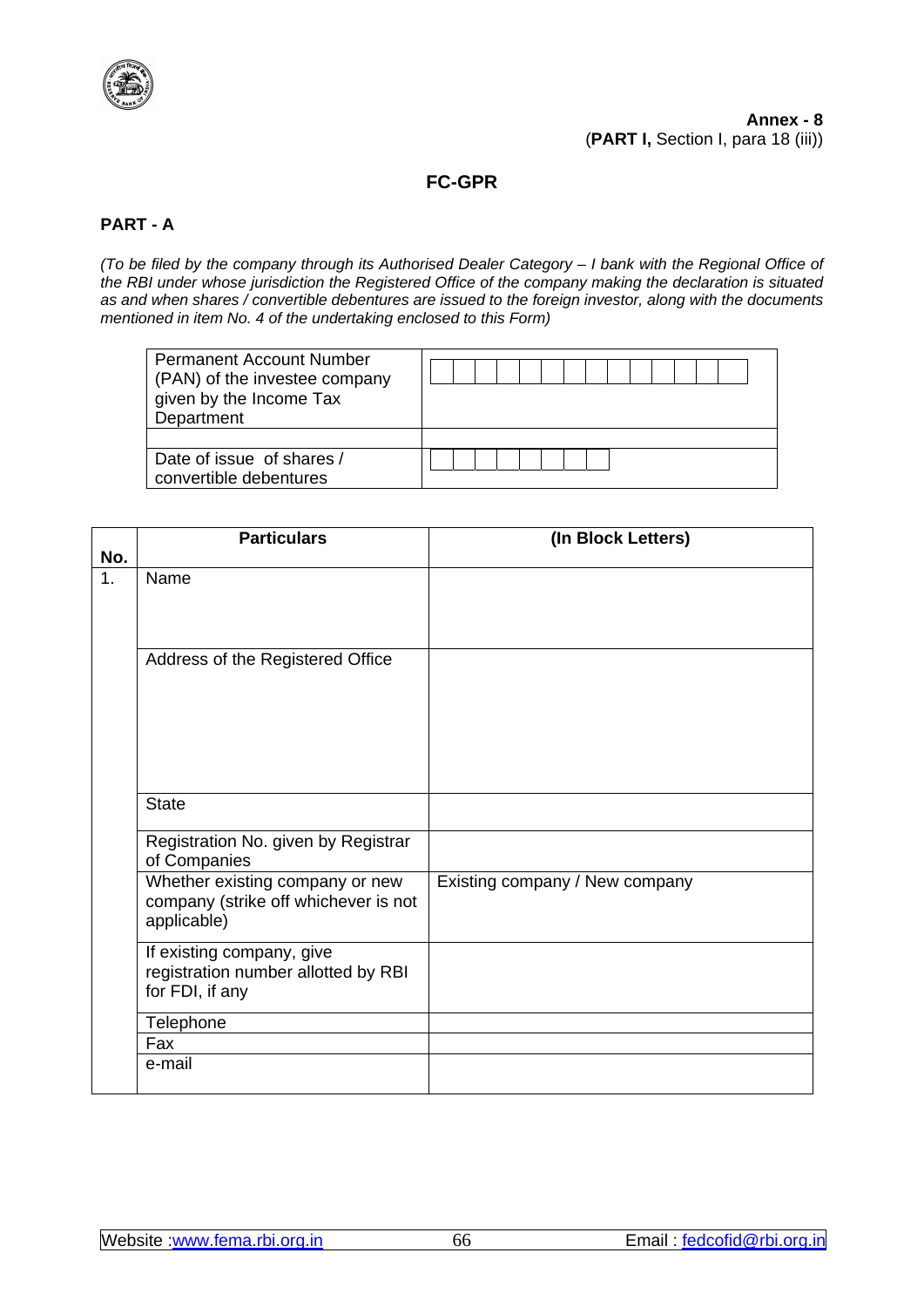

| 2. | Description of the main business                |                                  |
|----|-------------------------------------------------|----------------------------------|
|    | activity                                        |                                  |
|    |                                                 |                                  |
|    |                                                 |                                  |
|    |                                                 |                                  |
|    |                                                 |                                  |
|    | NIC Code                                        |                                  |
|    | Location of the project and NIC                 |                                  |
|    | code for the district where the                 |                                  |
|    | project is located                              |                                  |
|    | Percentage of FDI allowed as per                |                                  |
|    | FDI policy                                      |                                  |
|    | State whether FDI is allowed under              | Automatic Route / Approval Route |
|    | Automatic Route or Approval Route               |                                  |
|    | (strike out whichever is not                    |                                  |
|    | applicable)                                     |                                  |
| 3  | Details of the foreign investor / collaborator* |                                  |
|    | Name                                            |                                  |
|    |                                                 |                                  |
|    | <b>Address</b>                                  |                                  |
|    |                                                 |                                  |
|    |                                                 |                                  |
|    |                                                 |                                  |
|    | Country                                         |                                  |
|    |                                                 |                                  |
|    |                                                 |                                  |
|    |                                                 |                                  |
|    |                                                 |                                  |
|    | Constitution / Nature of the                    |                                  |
|    | investing Entity                                |                                  |
|    | [Specify whether                                |                                  |
|    | 1. Individual                                   |                                  |
|    | 2. Company<br>3. FII                            |                                  |
|    | 4. FVCI                                         |                                  |
|    | 5. Foreign Trust                                |                                  |
|    | 6. Private Equity Fund                          |                                  |
|    | 7. Pension / Provident Fund                     |                                  |
|    | 8.<br>Sovereign Wealth Fund                     |                                  |
|    | $(SWF)^{23}$                                    |                                  |
|    | Partnership / Proprietorship<br>9.              |                                  |
|    | Firm                                            |                                  |
|    | 10. Financial Institution                       |                                  |
|    | 11. NRIs / PIO                                  |                                  |
|    | 12. Others (please specify)]                    |                                  |
|    |                                                 |                                  |
|    | Date of incorporation                           |                                  |

# 4 **Particulars of Shares / Convertible Debentures Issued**  (a) **Nature and date of issue**

<sup>∗</sup> If there is more than one foreign investor/collaborator, separate Annex may be included for items 3 and 4 of the Form.

 $23$  SWF means a Government investment vehicle which is funded by foreign exchange assets, and which manages those assets separately from the official reserves of the monetary authorities.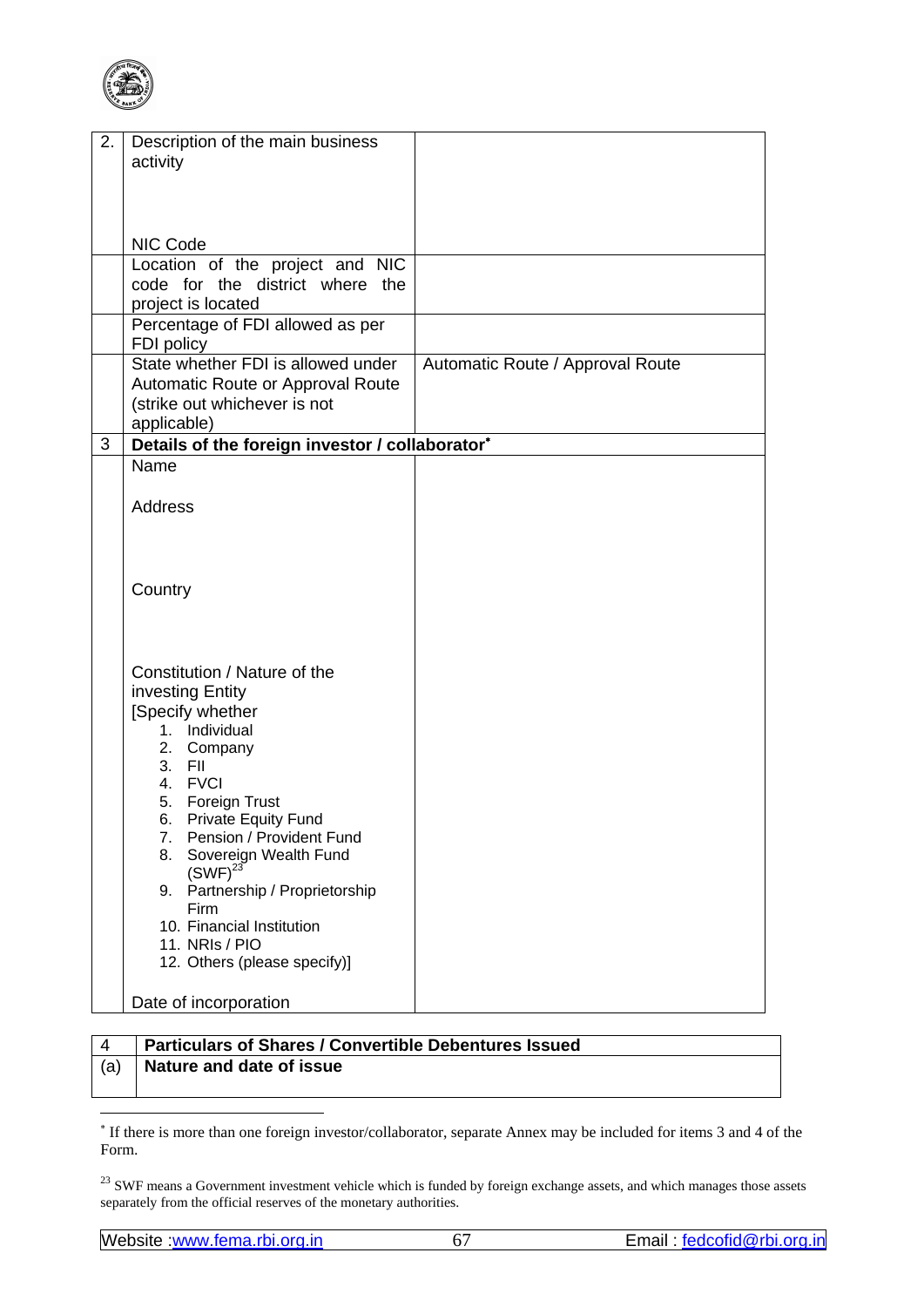

|     |     | <b>Nature of issue</b>                                    |               |                 | Date of issue |         | Number of shares/<br>convertible debentures |                      |
|-----|-----|-----------------------------------------------------------|---------------|-----------------|---------------|---------|---------------------------------------------|----------------------|
|     | 01  | IPO / FPO                                                 |               |                 |               |         |                                             |                      |
|     | 02  | Preferential allotment /                                  |               |                 |               |         |                                             |                      |
|     |     | private placement                                         |               |                 |               |         |                                             |                      |
|     | 03  | <b>Rights</b>                                             |               |                 |               |         |                                             |                      |
|     | 04  | <b>Bonus</b>                                              |               |                 |               |         |                                             |                      |
|     | 05  | <b>Conversion of ECB</b>                                  |               |                 |               |         |                                             |                      |
|     | 06  | Conversion of royalty<br>(including lump sum<br>payments) |               |                 |               |         |                                             |                      |
|     | 07  | Conversion against import                                 |               |                 |               |         |                                             |                      |
|     |     | of capital goods by units in<br><b>SEZ</b>                |               |                 |               |         |                                             |                      |
|     | 08  | <b>ESOPs</b>                                              |               |                 |               |         |                                             |                      |
|     | 09  | <b>Share Swap</b>                                         |               |                 |               |         |                                             |                      |
|     | 10  | Others (please specify)                                   |               |                 |               |         |                                             |                      |
|     |     | <b>Total</b>                                              |               |                 |               |         |                                             |                      |
| (b) |     | <b>Type of security issued</b>                            |               |                 |               |         |                                             |                      |
|     | No. | <b>Nature of</b><br>security                              | <b>Number</b> | <b>Maturity</b> | Face<br>value | Premium | <b>Issue</b><br>Price per<br>share          | Amount of<br>inflow* |
|     | 01  | Equity                                                    |               |                 |               |         |                                             |                      |
|     | 02  | Compulsorily<br>Convertible<br>Debentures                 |               |                 |               |         |                                             |                      |
|     | 03  | Compulsorily<br>Convertible<br>Preference<br>shares       |               |                 |               |         |                                             |                      |
|     | 04  | <b>Others</b><br>(please<br>specify)                      |               |                 |               |         |                                             |                      |
|     |     | <b>Total</b>                                              |               |                 |               |         |                                             |                      |

i) In case the issue price is greater than the face value please give break up of the premium received. ii) \* In case the issue is against conversion of ECB or royalty or against import of capital goods by units in SEZ, a Chartered Accountant's Certificate certifying the amount outstanding on the date of conversion

| (c) | Break up of premium    | Amount |
|-----|------------------------|--------|
|     | <b>Control Premium</b> |        |
|     | Non competition fee    |        |
|     | Others <sup>@</sup>    |        |
|     | Total                  |        |

# @ *please specify the nature*

| (d) | <b>Total inflow</b> (in Rupees) on account of<br>issue of shares / convertible debentures to<br>non-residents (including premium, if any)<br>vide |  |
|-----|---------------------------------------------------------------------------------------------------------------------------------------------------|--|
|     | (i) Remittance through AD:<br>(ii) Debit to NRE/FCNR A/c with<br><b>Bank</b><br>(iii) Others (please specify)                                     |  |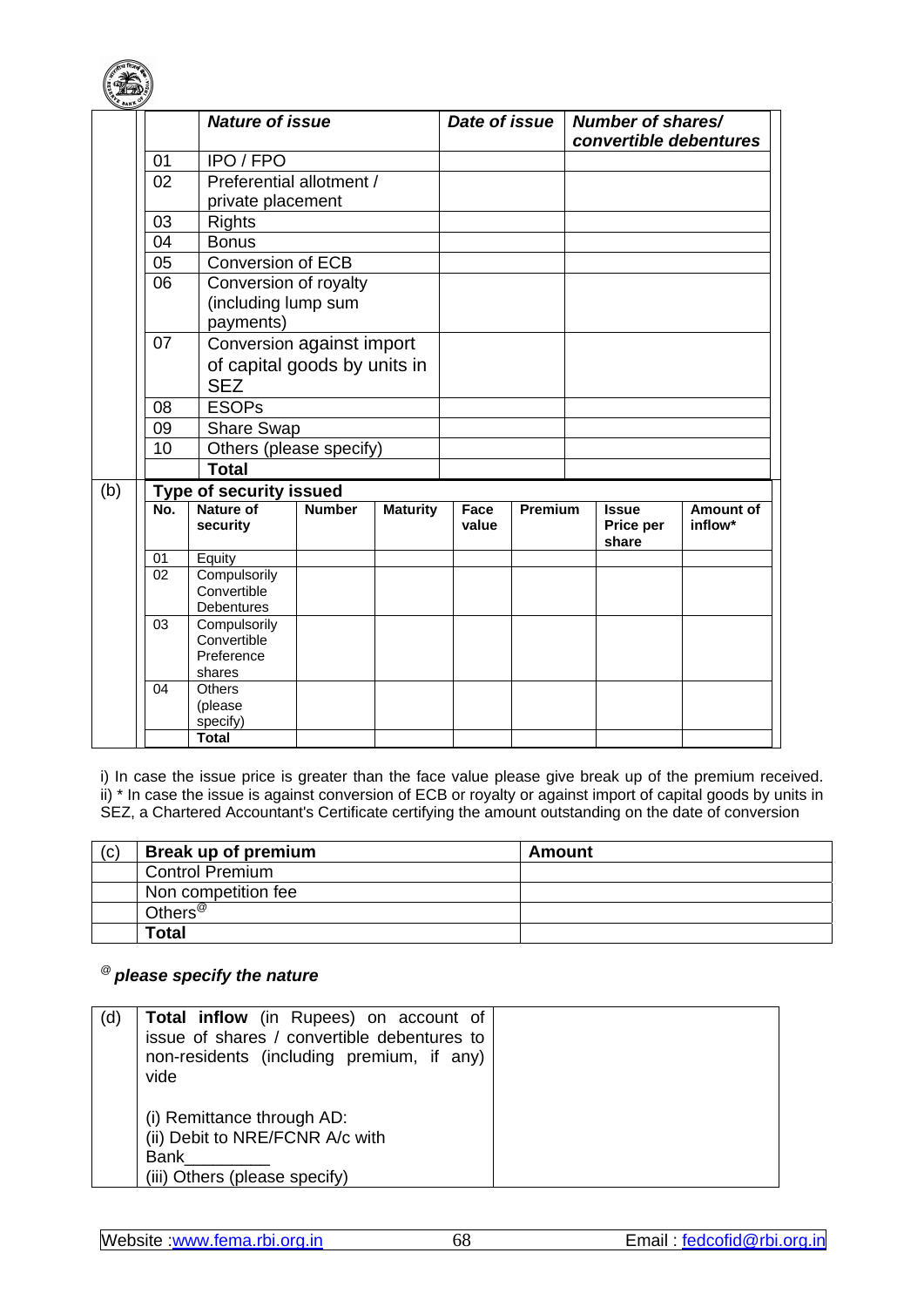

|     | Date of reporting of (i) and (ii) above to RBI<br>under Para 9 (1) A of Schedule I to<br>Notification No. FEMA 20 /2000-RB dated |  |
|-----|----------------------------------------------------------------------------------------------------------------------------------|--|
|     | May 3, 2000, as amended from time to time.                                                                                       |  |
|     |                                                                                                                                  |  |
| (e) | Disclosure of fair value of shares issued**                                                                                      |  |
|     | We are a listed company and the market                                                                                           |  |
|     | value of a share as on date of the issue is*                                                                                     |  |

# \*\* *before issue of shares before issue of shares f*  $(Please \text{ } indicate \text{ } as \text{ } applied \text{ }e)$

|              |    | 5. Post issue pattern of shareholding              |                     |                               |          |                     |                                                                                         |          |
|--------------|----|----------------------------------------------------|---------------------|-------------------------------|----------|---------------------|-----------------------------------------------------------------------------------------|----------|
|              |    |                                                    |                     | <b>Equity</b>                 |          |                     | <b>Compulsorily</b><br>convertible<br><b>Preference</b><br>Shares/<br><b>Debentures</b> |          |
|              |    | Investor category                                  |                     |                               |          |                     | S                                                                                       |          |
|              |    |                                                    | No.<br>of<br>shares | Amount<br>(Face<br>Value) Rs. | $\aleph$ | No.<br>of<br>shares | Amount<br>(Face<br>Value) Rs                                                            | $\aleph$ |
| a)           |    | <b>Non-Resident</b>                                |                     |                               |          |                     |                                                                                         |          |
|              | 01 | <b>Individuals</b>                                 |                     |                               |          |                     |                                                                                         |          |
|              | 02 | <b>Companies</b>                                   |                     |                               |          |                     |                                                                                         |          |
|              | 03 | <b>FIIs</b>                                        |                     |                               |          |                     |                                                                                         |          |
|              | 04 | <b>FVCIs</b>                                       |                     |                               |          |                     |                                                                                         |          |
|              | 05 | <b>Foreign Trusts</b>                              |                     |                               |          |                     |                                                                                         |          |
|              | 06 | <b>Private Equity Funds</b>                        |                     |                               |          |                     |                                                                                         |          |
|              | 07 | <b>Pension/ Provident Funds</b>                    |                     |                               |          |                     |                                                                                         |          |
|              | 08 | <b>Sovereign Wealth Funds</b>                      |                     |                               |          |                     |                                                                                         |          |
|              | 09 | <b>Partnership/ Proprietorship</b><br><b>Firms</b> |                     |                               |          |                     |                                                                                         |          |
|              | 10 | <b>Financial Institutions</b>                      |                     |                               |          |                     |                                                                                         |          |
|              | 11 | <b>NRIS/PIO</b>                                    |                     |                               |          |                     |                                                                                         |          |
|              | 12 | <b>Others (please specify)</b>                     |                     |                               |          |                     |                                                                                         |          |
|              |    | <b>Sub Total</b>                                   |                     |                               |          |                     |                                                                                         |          |
| b)           |    | <b>Resident</b>                                    |                     |                               |          |                     |                                                                                         |          |
| <b>Total</b> |    |                                                    |                     |                               |          |                     |                                                                                         |          |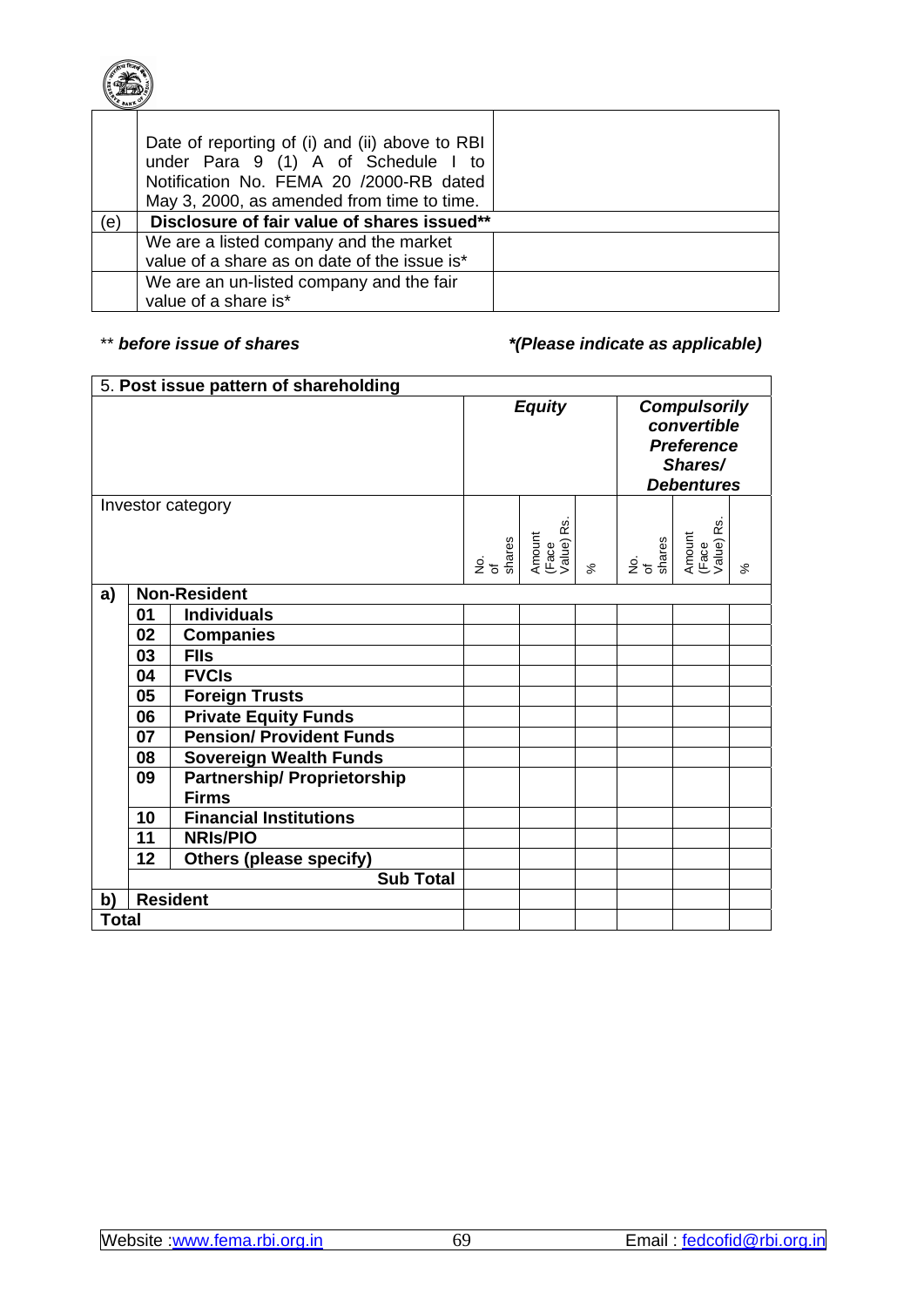

## **DECLARATION TO BE FILED BY THE AUTHORISED REPRESENTATIVE OF THE INDIAN COMPANY:** *(Delete whichever is not applicable and authenticate)*

We hereby declare that:

1. We comply with the procedure for issue of shares / convertible debentures as laid down under the FDI scheme as indicated in Notification No. FEMA 20/2000-RB dated 3<sup>rd</sup> May 2000, as amended from time to time.

2. The investment is within the sectoral cap / statutory ceiling permissible under the Automatic Route of RBI and we fulfill all the conditions laid down for investments under the Automatic Route namely (strike off whichever is not applicable).

a) Foreign entity/entities—(other than individuals), to whom we have issued shares have existing joint venture or technology transfer or trade mark agreement in India in the same field and Conditions stipulated in Press Note 1 of 2005 Series dated January 12, 2005 have been complied with.

### **OR**

 Foreign entity/entities—(other than individuals), to whom we have issued shares do not have any existing joint venture or technology transfer or trade mark agreement in India in the same field.

b) We are not an SSI unit.

### **OR OR**

 We are a SSI unit and the investment limit of 24 % of paid-up capital has been observed/ requisite approvals have been obtained.

c) Shares issued on rights basis to non-residents are in conformity with Regulation 6 of the RBI Notification No FEMA 20/2000-RB dated  $3<sup>rd</sup>$  May 2000, as amended from time to time.

### **OR**

Shares issued are bonus.

### **OR**

Shares have been issued under a scheme of merger and amalgamation of two or more Indian companies or reconstruction by way of de-merger or otherwise of an Indian company, duly approved by a court in India.

## **OR**

Shares are issued under ESOP and the conditions regarding this issue have been satisfied

3. Shares have been issued in terms of SIA /FIPB approval No.

\_\_\_\_\_\_\_\_\_\_\_\_\_\_\_\_\_\_\_\_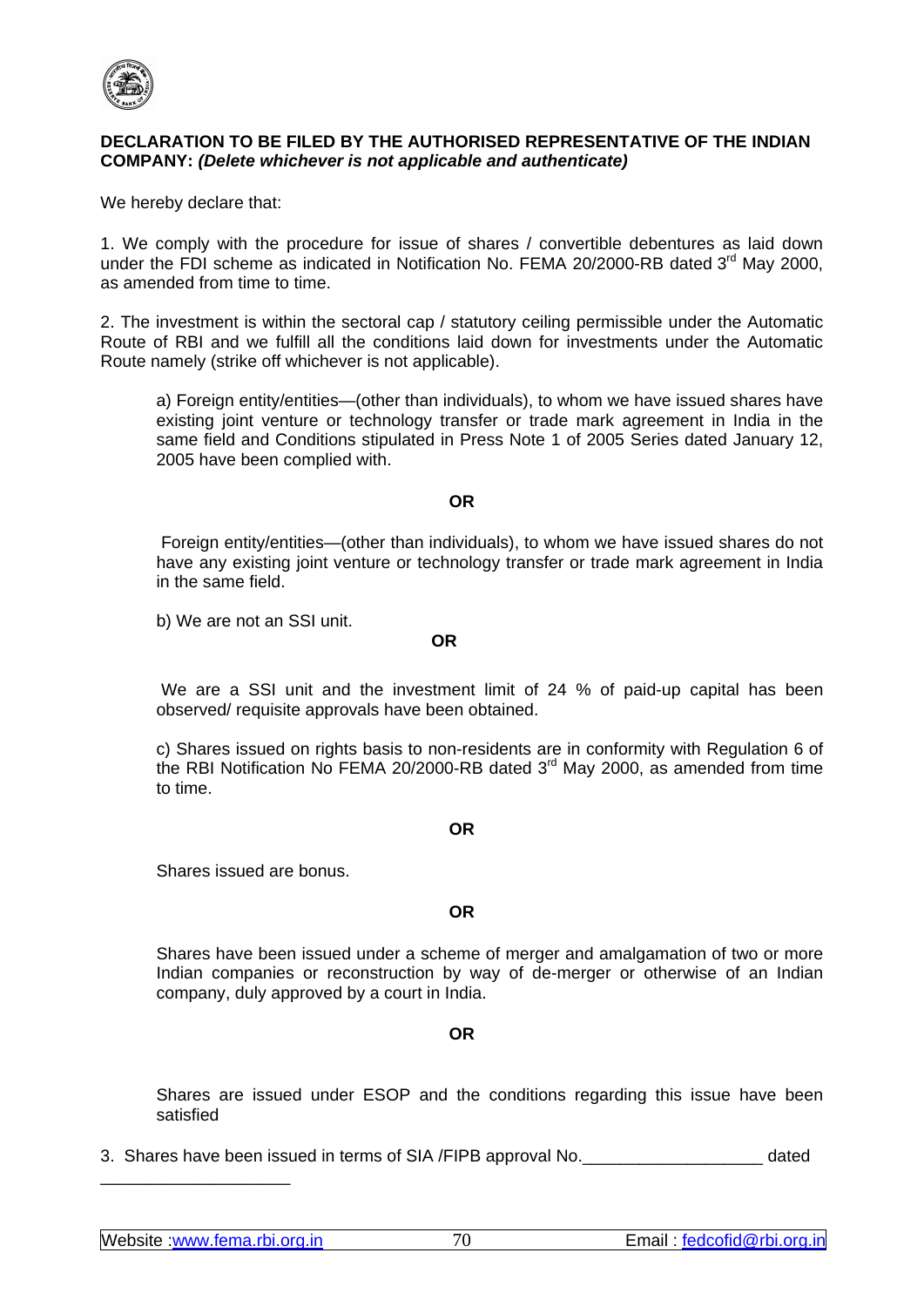

4. We enclose the following documents in compliance with Paragraph 9 (1) (B) of Schedule 1 to Notification No. FEMA 20/2000-RB dated May 3, 2000:

- (i) A certificate from our Company Secretary certifying that
	- (a) all the requirements of the Companies Act, 1956 have been complied with;
	- (b) terms and conditions of the Government approval, if any, have been complied with;
	- (c) the company is eligible to issue shares under these Regulations; and
	- (d) the company has all original certificates issued by authorised dealers in India evidencing receipt of amount of consideration in accordance with paragraph 8 of Schedule 1 to Notification No. FEMA 20/2000-RB dated May 3, 2000.
- (ii) A certificate from Statutory Auditors / Chartered Accountant indicating the manner of arriving at the price of the shares issued to the persons resident outside India.

5. Unique Identification Numbers given for all the remittances received as consideration for issue of shares/convertible debentures (details as above), by Reserve Bank.

|                                                                                                                 | $\blacksquare$ | R |  |  |  |
|-----------------------------------------------------------------------------------------------------------------|----------------|---|--|--|--|
|                                                                                                                 | ٠<br>٠.        | R |  |  |  |
|                                                                                                                 |                |   |  |  |  |
| (Name in Block Letters) (2008) (2009) (2009) (2009) (2009) (2009) (2009) (2009) (2009) (2009) (2009) (2009) (20 |                |   |  |  |  |
|                                                                                                                 |                |   |  |  |  |
| Place:                                                                                                          |                |   |  |  |  |
| Date:                                                                                                           |                |   |  |  |  |

(\* To be signed by Managing Director/Director/Secretary of the Company)

# **CERTIFICATE TO BE FILED BY THE COMPANY SECRETARY24 OF THE INDIAN COMPANY ACCEPTING THE INVESTMENT:**

## *(As per Para 9 (1) (B) (i) of Schedule 1 to Notification No. FEMA 20/2000-RB dated May 3, 2000)*

In respect of the abovementioned details, we certify the following :

<sup>&</sup>lt;sup>24</sup> If the company doesn't have a full time Company Secretary, a certificate from a practising Company Secretary may be submitted.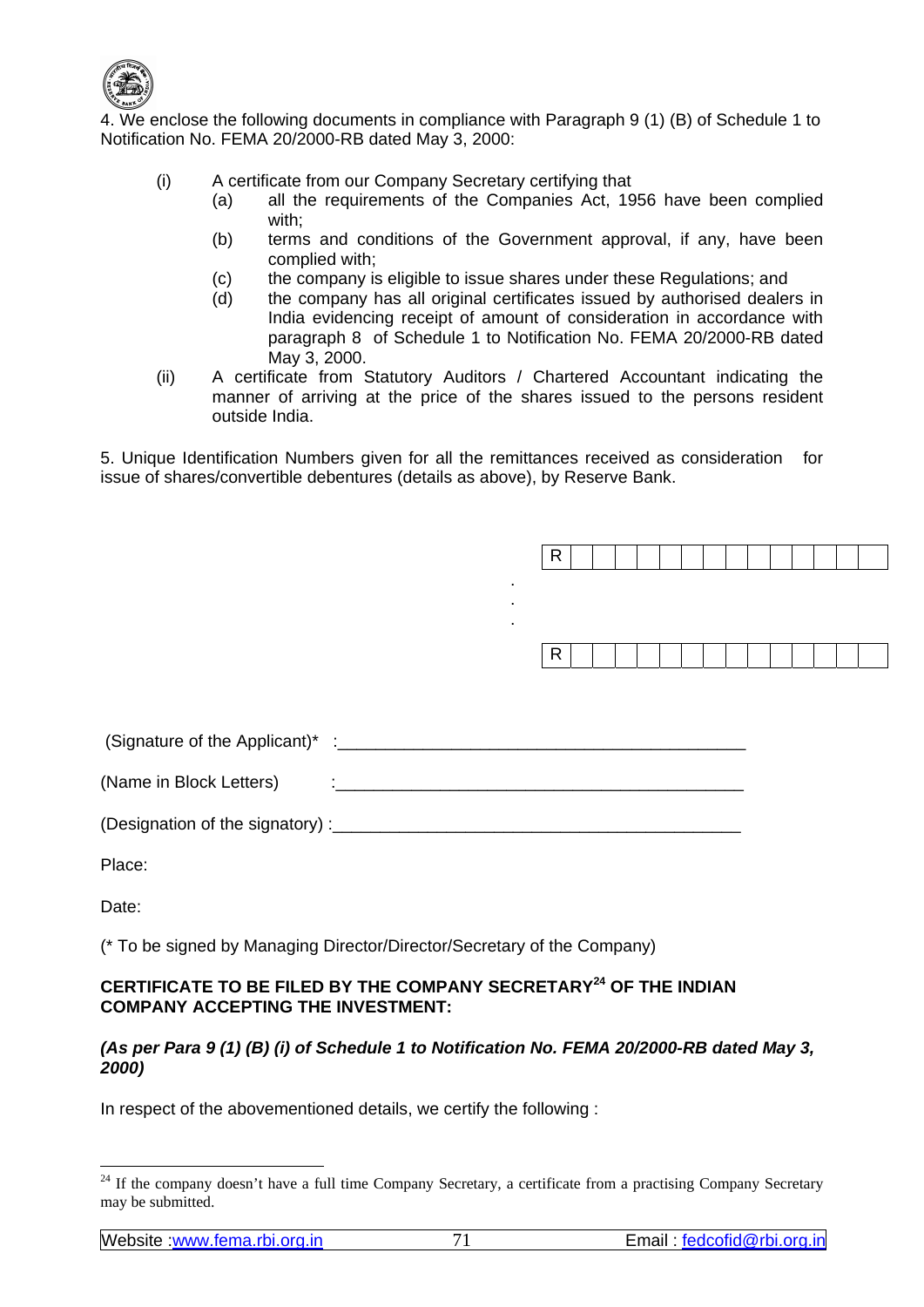

1. All the requirements of the Companies Act, 1956 have been complied with. 2. Terms and conditions of the Government approval, if any, have been complied with. 3. The company is eligible to issue shares / convertible debentures under these Regulations. 4. The company has all original certificates issued by AD Category – I banks in India, evidencing receipt of amount of consideration in accordance with paragraph 8 of Schedule 1 to Notification No. FEMA 20/2000-RB dated May 3, 2000.

(Name & Signature of the Company Secretary) (Seal)

# **FOR USE OF THE RESERVE BANK ONLY:**

**Registration Number for the FC-GPR:** 

| t of |  |  |  |  |  |  |  |  |  |
|------|--|--|--|--|--|--|--|--|--|
|      |  |  |  |  |  |  |  |  |  |

**Unique Identification Number allotted to the Company at the time of reporting receipt remittance**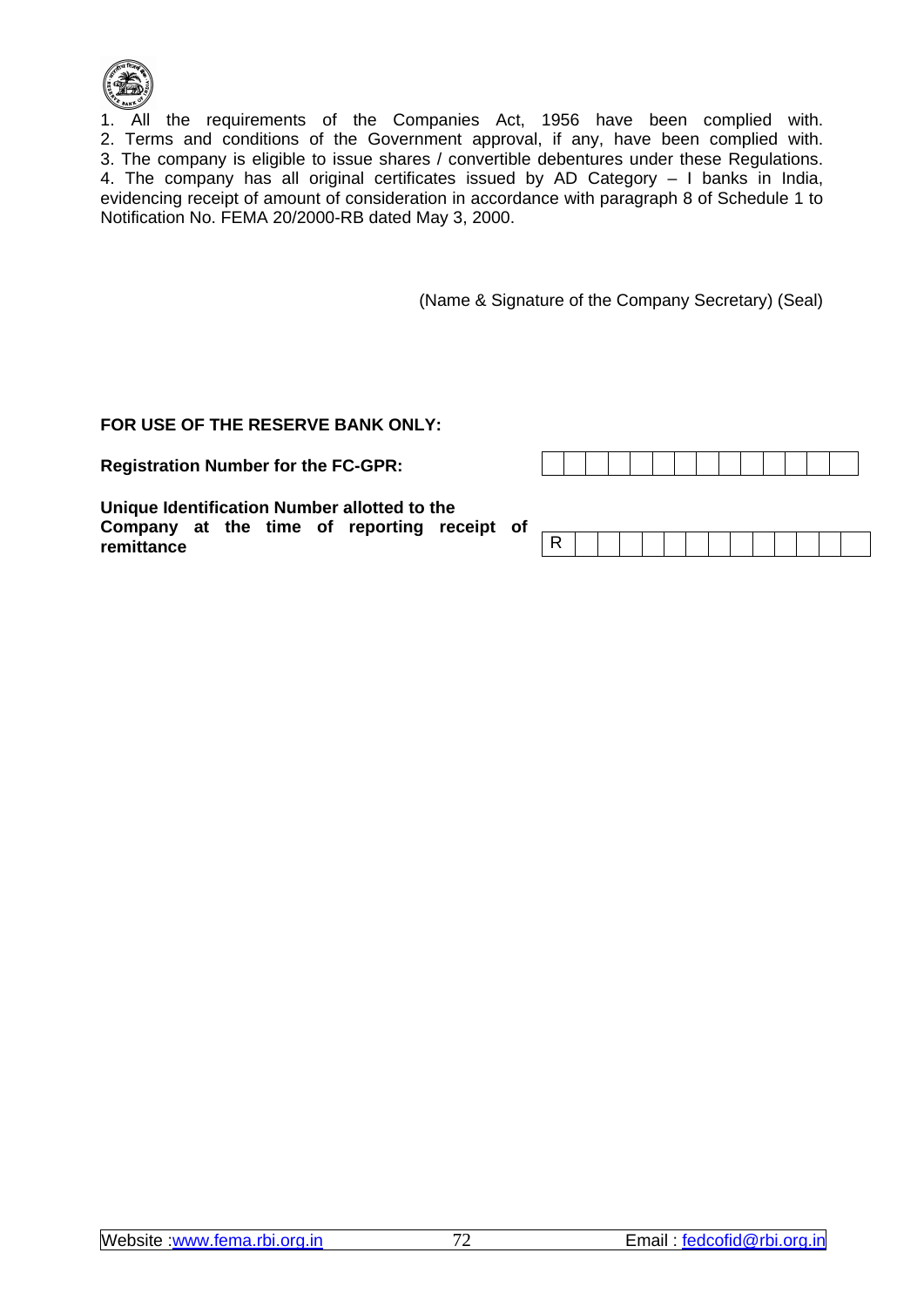

[Part- B of Annex I to A. P. (DIR Series) Circular No. 44 dated May 30, 2008]

# **FC-GPR**

# **PART-B**

(i) This part of Form FC-GPR is to be submitted to the Director, Balance of Payment Statistical Division, Department of Statistics and Information Management, Reserve Bank of India, C-8, 3<sup>rd</sup> Floor, Bandra-Kurla Complex, Bandra (E), Mumbai – 400051; Tel: 2657 1265, 2657 2513, Fax: 26570848; email:surveyfla@rbi.org.in

(ii) This is an annual return to be submitted by  $31<sup>st</sup>$  of July every year by all companies, pertaining to all investments by way of direct/portfolio investments/re-invested earnings/others in the Indian company made during the previous years (e,g. the information in Part B submitted by  $31<sup>st</sup>$  July 2008 will pertain to all the investments made in the previous years up to March 31, 2008). The details of the investments to be reported would include all foreign investments made into the company which is outstanding as on the date of the balance sheet. The details of overseas investments in the company both under Direct / portfolio investment may be separately indicated. Please use end-March Market prices/exchange rates for compiling the relevant information.

**---------------------------------------------------------------------------------------------------------------------** 

|                  | Permanent Account Number (PAN)         |                          |
|------------------|----------------------------------------|--------------------------|
|                  | of the investee company given by the   |                          |
|                  | Income Tax Department                  |                          |
| No.              | <b>Particulars</b>                     | (In Block Letters)       |
| 1.               | Name                                   |                          |
|                  |                                        |                          |
|                  | <b>Address</b>                         |                          |
|                  |                                        |                          |
|                  |                                        |                          |
|                  |                                        |                          |
|                  |                                        |                          |
|                  |                                        |                          |
|                  | <b>State</b>                           |                          |
|                  |                                        |                          |
|                  | Registration No. given by the          |                          |
|                  | <b>Registrar of Companies</b>          |                          |
| 2.               | Name of the Contact Person:            | Designation:             |
|                  | E-mail:<br>Tel.                        |                          |
|                  | Fax:                                   |                          |
| 3.               | Account closing date:                  |                          |
| $\overline{4}$ . | Details of changes if any, with regard |                          |
|                  | to information furnished earlier       |                          |
|                  | (Change in name of company /           |                          |
|                  | Change of location, activities, etc.)  |                          |
| 5.               | Whether listed company or              | <b>Listed / Unlisted</b> |
|                  | unlisted company                       |                          |
|                  |                                        |                          |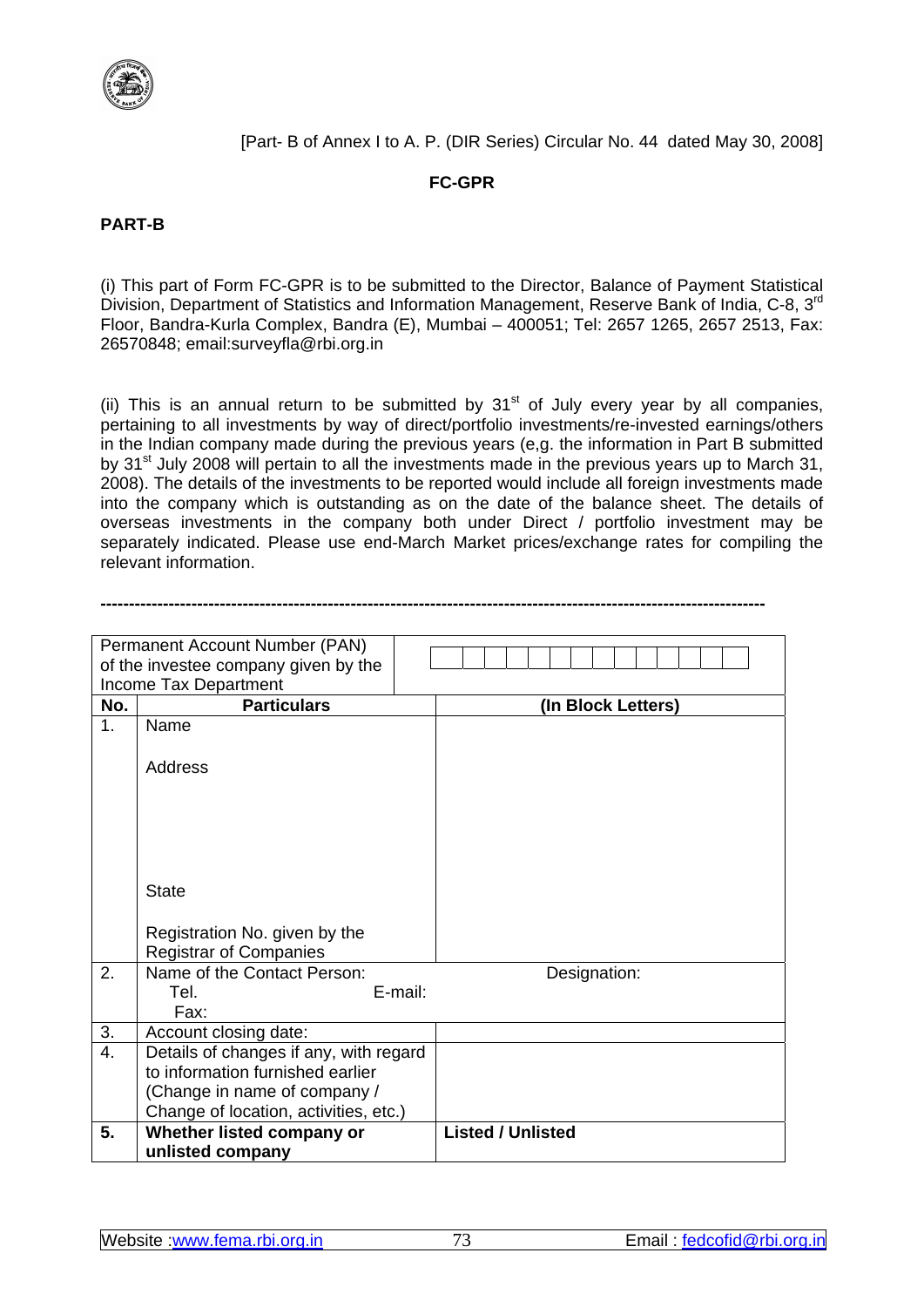| 5.1 | If listed,<br>Market value per share as at<br>i)<br>end-March<br>Net Asset Value per share as on<br>$\mathsf{ii}$<br>date of latest Audited Balance<br><b>Sheet</b> |                 |                               |                                  |                               |
|-----|---------------------------------------------------------------------------------------------------------------------------------------------------------------------|-----------------|-------------------------------|----------------------------------|-------------------------------|
| 5.2 | If unlisted, Net Asset Value per<br>share as on date of latest Audited<br><b>Balance Sheet</b>                                                                      |                 |                               |                                  |                               |
|     | 6. Foreign Direct Investment (FDI)                                                                                                                                  |                 |                               |                                  |                               |
|     |                                                                                                                                                                     |                 |                               |                                  |                               |
|     |                                                                                                                                                                     |                 |                               | <b>Amount in Lakhs of Rupees</b> |                               |
|     |                                                                                                                                                                     |                 | <b>Foreign Liabilities In</b> |                                  | <b>Foreign Assets Outside</b> |
|     |                                                                                                                                                                     |                 | India <sup>*</sup>            |                                  | India &                       |
|     |                                                                                                                                                                     | Outstanding     | Outstanding                   | Outstanding                      | Outstanding                   |
|     |                                                                                                                                                                     | at end-         | at end-                       | at end-                          | at end-                       |
|     |                                                                                                                                                                     | March of        | March of                      | March of                         | March of                      |
|     |                                                                                                                                                                     | <b>Previous</b> | <b>Current</b>                | <b>Previous</b>                  | <b>Current</b>                |
|     |                                                                                                                                                                     | Year            | Year                          | Year                             | Year                          |
|     | 6.0 Equity Capital                                                                                                                                                  |                 |                               |                                  |                               |
|     | 6.1 Other Capital <sup>2</sup>                                                                                                                                      |                 |                               |                                  |                               |
|     | 6.2 Disinvestments during                                                                                                                                           |                 |                               |                                  |                               |
|     | the year<br>6.3 Retained earnings during                                                                                                                            |                 |                               |                                  |                               |

 $\overline{a}$ 

 $\sqrt{2\pi}$ 

<sup>∗</sup> Please furnish the outstanding investments of **non-resident investors (Direct Investors)** who were holding **10 per cent or more** ordinary shares of your Company on the reporting date.

<sup>&</sup>amp; Please furnish your total investments outside the country in each of which **your Company** held **10 per cent or more** ordinary shares of that non-resident enterprise on the reporting date.

 $\Omega$  Other Capital includes transactions between the non-resident direct investor and investee / reporting company, relating to i) Short Term Borrowing from overseas investors, ii) Long Term Borrowing from overseas investors, iii) Trade Credit, iv) Suppliers Credit, v) Financial Leasing, vi) Control Premium, vii) Non-Competition Fee in case of transactions not involving issue of shares, viii) Non-cash acquisition of shares against technical transfer, plant and machinery, goodwill, business development and similar considerations and ix) investment in immovable property made during the year.

<sup>+</sup> Under foreign liabilities, for retained earnings (undistributed profit), please furnish the proportionate amount as per the share holding of non-resident investors (Direct investors). Similarly under foreign assets outside India, the retained earnings of your company would be proportionate to your shareholding of ordinary shares in the nonresident enterprise.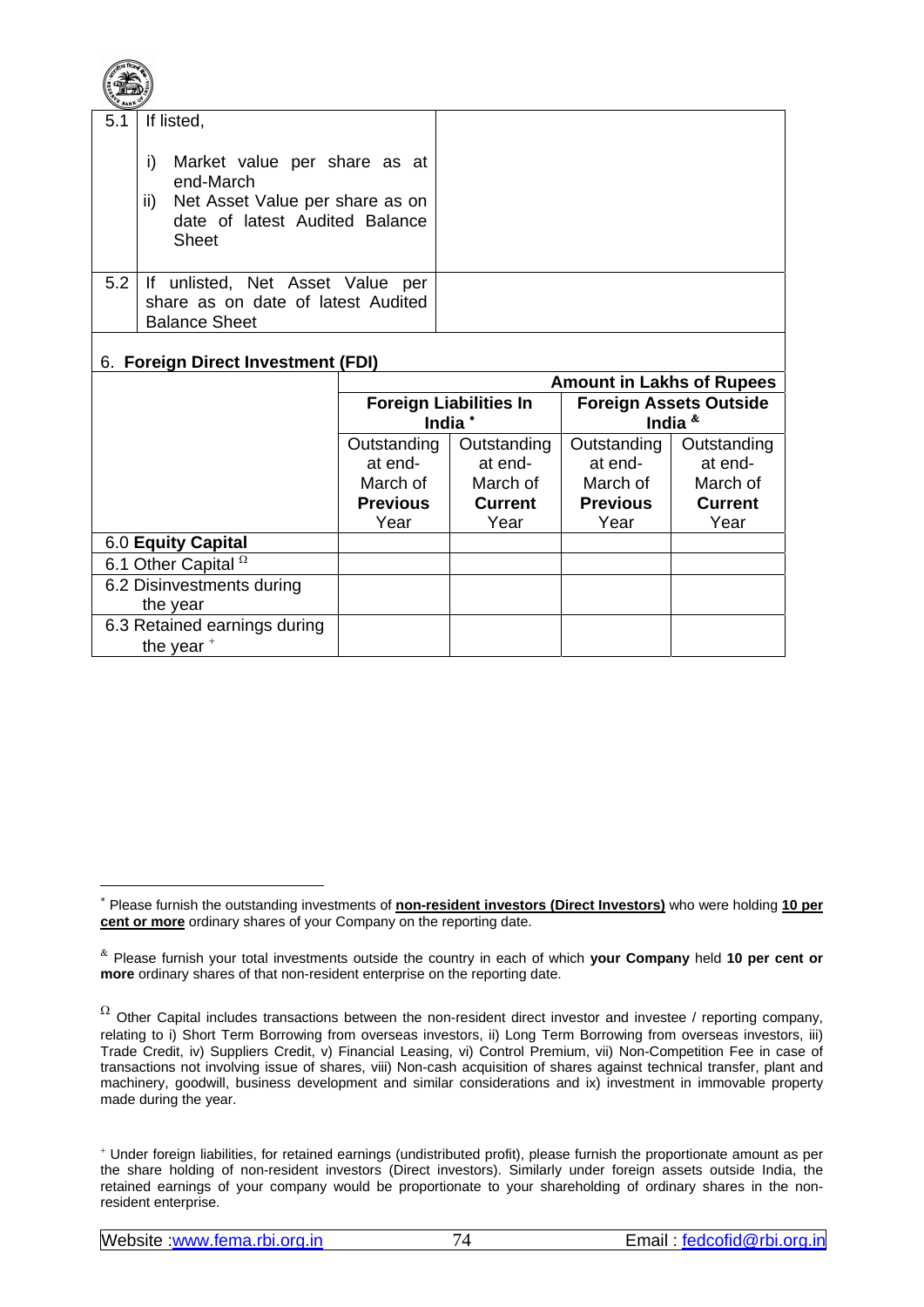

| 7. Portfolio and Other Investment<br>[Please furnish here the outstanding investments other than those mentioned under FDI above] |                                  |                |                               |                |  |  |  |  |  |  |  |
|-----------------------------------------------------------------------------------------------------------------------------------|----------------------------------|----------------|-------------------------------|----------------|--|--|--|--|--|--|--|
|                                                                                                                                   | <b>Amount in Lakhs of Rupees</b> |                |                               |                |  |  |  |  |  |  |  |
|                                                                                                                                   | <b>Foreign Liabilities In</b>    |                | <b>Foreign Assets Outside</b> |                |  |  |  |  |  |  |  |
|                                                                                                                                   | <b>India</b>                     |                | India                         |                |  |  |  |  |  |  |  |
|                                                                                                                                   | Outstanding                      | Outstanding    | Outstanding                   | Outstanding    |  |  |  |  |  |  |  |
|                                                                                                                                   | at end-                          | at end-        | at end-                       | at end-        |  |  |  |  |  |  |  |
|                                                                                                                                   | March of                         | March of       | March of                      | March of       |  |  |  |  |  |  |  |
|                                                                                                                                   | <b>Previous</b>                  | <b>Current</b> | <b>Previous</b>               | <b>Current</b> |  |  |  |  |  |  |  |
|                                                                                                                                   | Year                             | Year           | Year                          | Year           |  |  |  |  |  |  |  |
| <b>Equity Securities</b><br>7.0                                                                                                   |                                  |                |                               |                |  |  |  |  |  |  |  |
| <b>Debt Securities</b><br>7.1                                                                                                     |                                  |                |                               |                |  |  |  |  |  |  |  |
| 7.1.1 Bonds and Notes                                                                                                             |                                  |                |                               |                |  |  |  |  |  |  |  |
| 7.1.2 Money Market                                                                                                                |                                  |                |                               |                |  |  |  |  |  |  |  |
| Instruments                                                                                                                       |                                  |                |                               |                |  |  |  |  |  |  |  |
| 7.2<br>Disinvestments during                                                                                                      |                                  |                |                               |                |  |  |  |  |  |  |  |
| the year                                                                                                                          |                                  |                |                               |                |  |  |  |  |  |  |  |
| 8. Financial Derivatives                                                                                                          |                                  |                |                               |                |  |  |  |  |  |  |  |
| (notional value)                                                                                                                  |                                  |                |                               |                |  |  |  |  |  |  |  |
| 9. Other Investment                                                                                                               |                                  |                |                               |                |  |  |  |  |  |  |  |
| <b>Trade Credit</b><br>9.1                                                                                                        |                                  |                |                               |                |  |  |  |  |  |  |  |
| 9.1.1 Short Term                                                                                                                  |                                  |                |                               |                |  |  |  |  |  |  |  |
| 9.1.2 Long Term                                                                                                                   |                                  |                |                               |                |  |  |  |  |  |  |  |
| Loans <sup>®</sup><br>9.2                                                                                                         | Please see the note below        |                |                               |                |  |  |  |  |  |  |  |
| 9.3<br><b>Others</b>                                                                                                              |                                  |                |                               |                |  |  |  |  |  |  |  |
| 9.3.1 Short Term                                                                                                                  |                                  |                |                               |                |  |  |  |  |  |  |  |
| 9.3.2 Long Term                                                                                                                   |                                  |                |                               |                |  |  |  |  |  |  |  |
|                                                                                                                                   |                                  |                |                               |                |  |  |  |  |  |  |  |

<sup>∞</sup> **Note:** As the details of the Loans availed of by your company are collected through Authorised Dealers separately by Foreign Exchange Department of the Reserve Bank in ECB returns, the details of external loans availed by your company need not be filled in. However, the external loans extended by your company to non-resident enterprises other than WOS/JVs outside India should be reported under "Foreign Assets outside India".